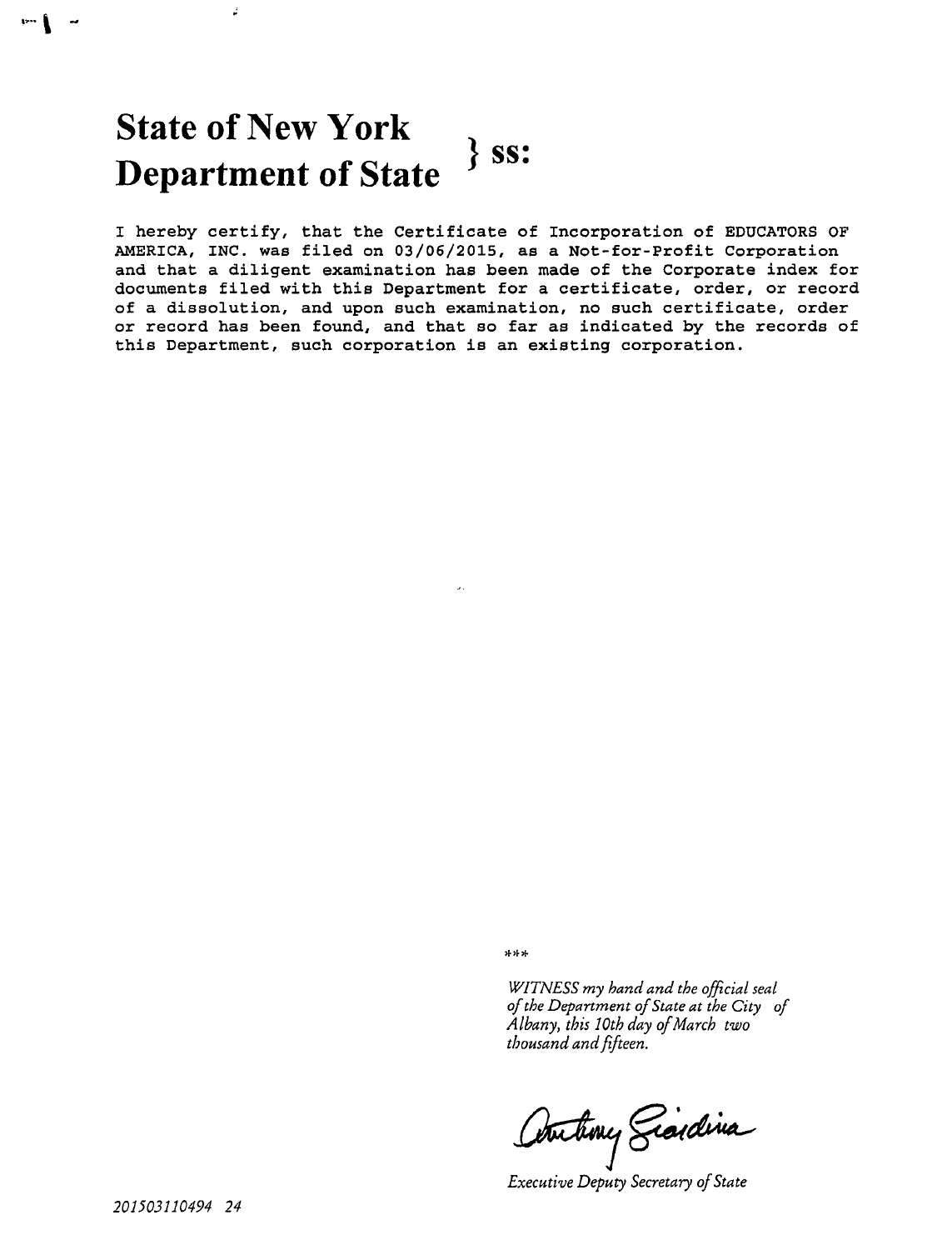# *STATE OF NEW YORK DEPAR TMENT OF STA TE*

I hereby certify that the annexed copy has been compared with the original document in the custody of the Secretary of State and that the same is a true copy of said original.



WITNESS my hand and official seal of the Department of State, at the City of Albany, on March 9, 2015.

Autory Sicilina

Anthony Giardina Executive Deputy Secretary of State

Rev. 06/13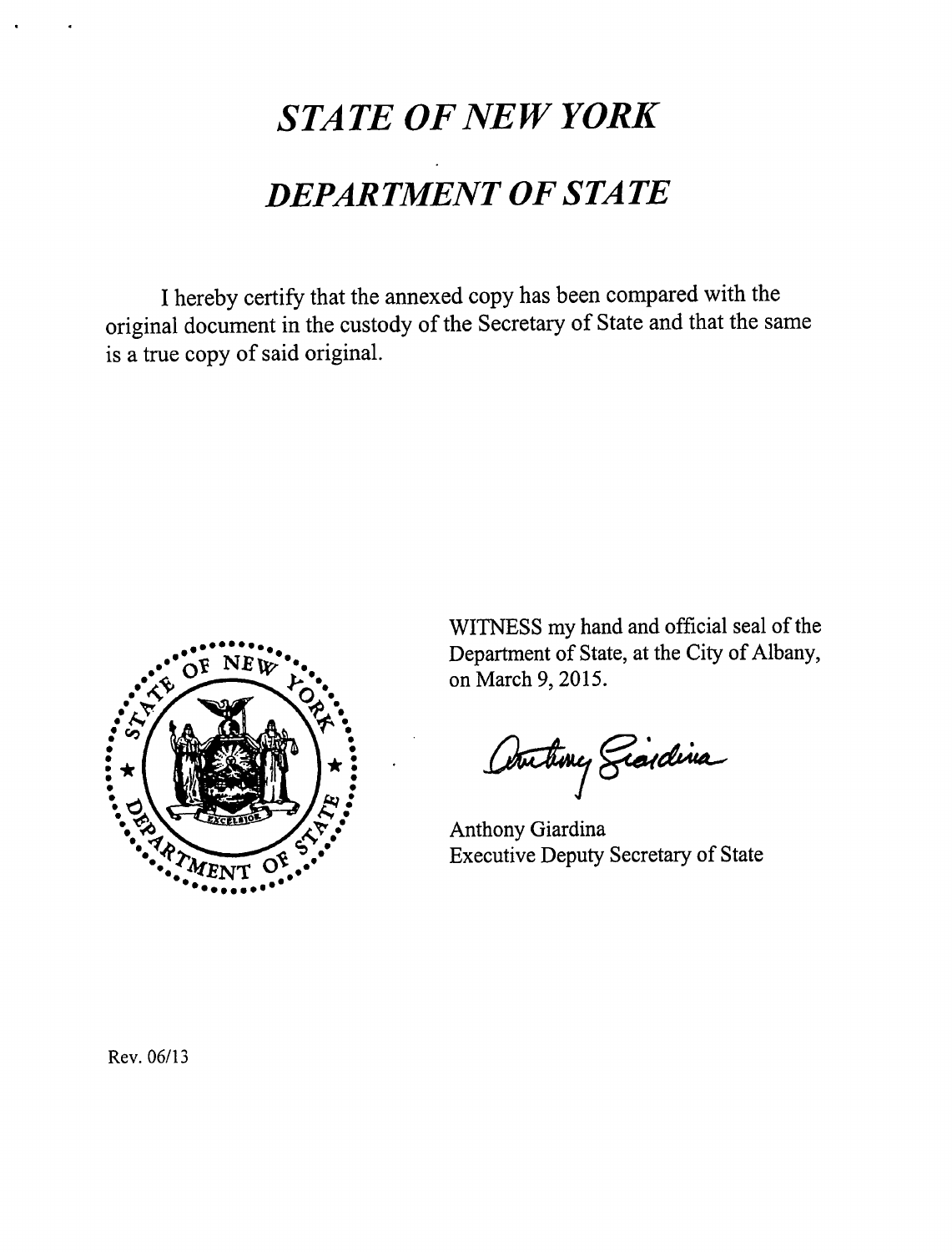New York State Department of State  $\left[150306000\right]$ 

**Division of Corporations, State Records** and **Uniform Commercial Code** One **Commerce Plaza, 99 Washington Ave. Albany, NY 12231 www.dos.ny.gov**

# **CERTIFICATE OF INCORPORATION OF**

#### EDUCATORS OF AMERICA, INC.

**(Corporation Name)**

Under Section 402 of the Not-for-Profit Corporation Law

FIRST: The name of the corporation EDUCATORS OF AMERICA, INC.

SECOND: The corporation is a corporation as defined in subparagraph (5) of paragraph (a) of Section 102 of the Not-for-Profit Corporation Law.

THIRD: *(Select one)* 

 $\Box$  The purpose for which the corporation is formed is any purpose for which corporations may be organized under the Not-for-Profit Corporation Law as a charitable corporation.

 $\Box$  The purpose for which the corporation is formed is any purpose for which corporations may be organized under the Not-for-Profit Corporation Law as a non-charitable corporation.

® The purpose or purposes for which the corporation is formed are as follows:

EDUCATORS OF AMERICA, INC. is formed for the charitable and educational purposes of organizing teachers and other educators for the sharing best practice, disseminating information, and founding / operating schools for the benefit of school aged students in the United States of America.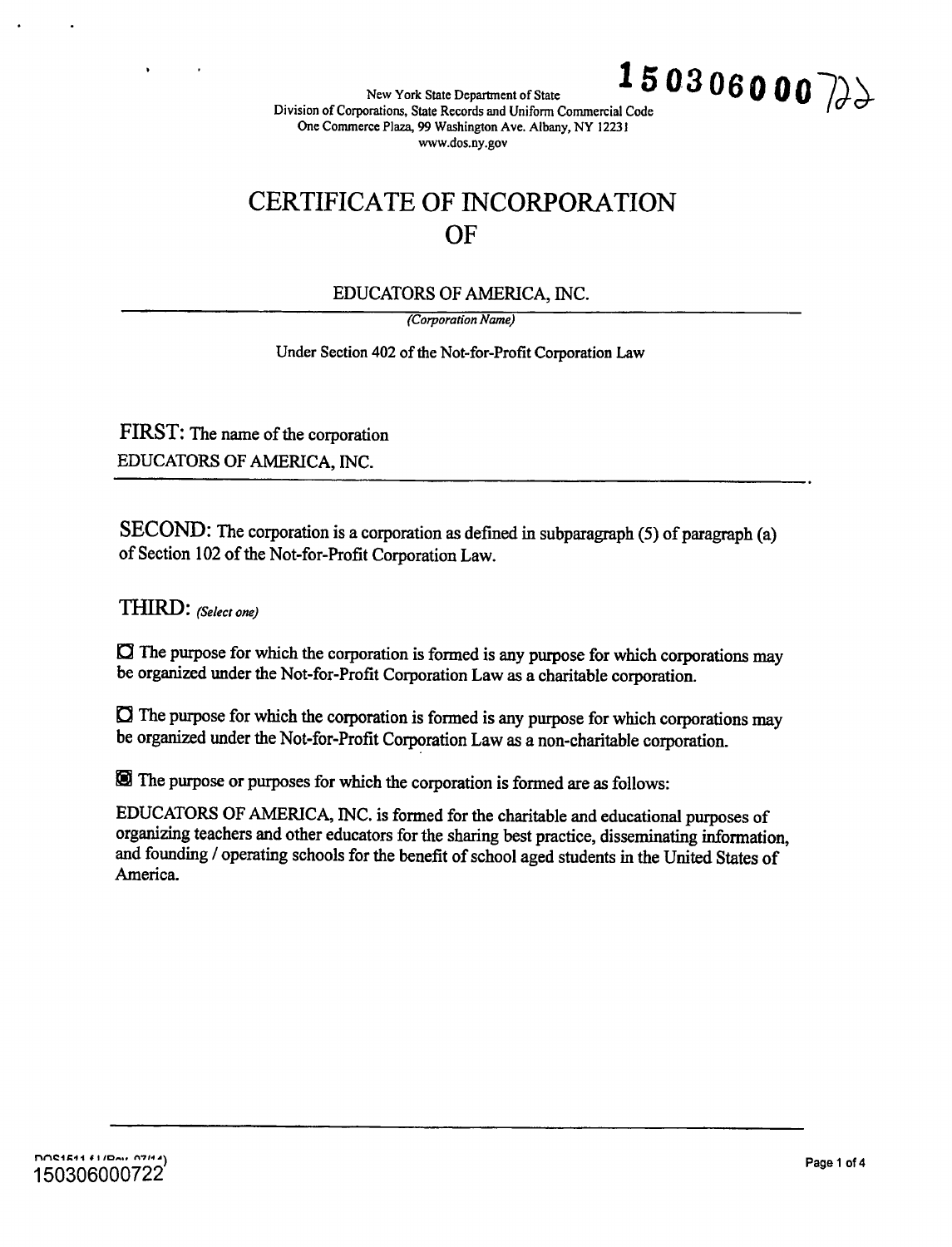## FO1JRTH: *(Check the appropriate statement)*

® The corporation is not formed to engage in any activity or for any purpose requiring consent or approval of any state official, department, board, agency or other body. No consent or approval is required.

 $\Box$  The corporation is formed to engage in an activity or for a purpose requiring consent or approval of a state official, department, board, agency or other body. Such consent or approval is attached.

FIFTH: The corporation is  $\Box$  charitable corporation  $\Box$  non-charitable corporation under Section 201 of the Not-for-Profit Corporation Law.

SIXTH: The office of the corporation is to be located in the County of Erie State of New York.

SEVENTH: The names and addresses of the three initial directors of the corporation are *(A minimum of three are required)*

Name: Michael Lynch

Address: P0 Box 511, Buffalo, NY 14231

Name: Tyler Krempa Address: P0 **Box** 511, Buffalo, NY 14231

Name: Charles Hathaway

Address: P0 Box 511, Buffalo, NY 14231

EIGHTH: The Secretary of State is designated as agent of the corporation upon whom process against it may be served. The address to which the Secretary of State shall mail a copy of any process accepted on behalf of the corporation is

Educators of America, Inc. P0 Box 511 Buffalo, NY 14231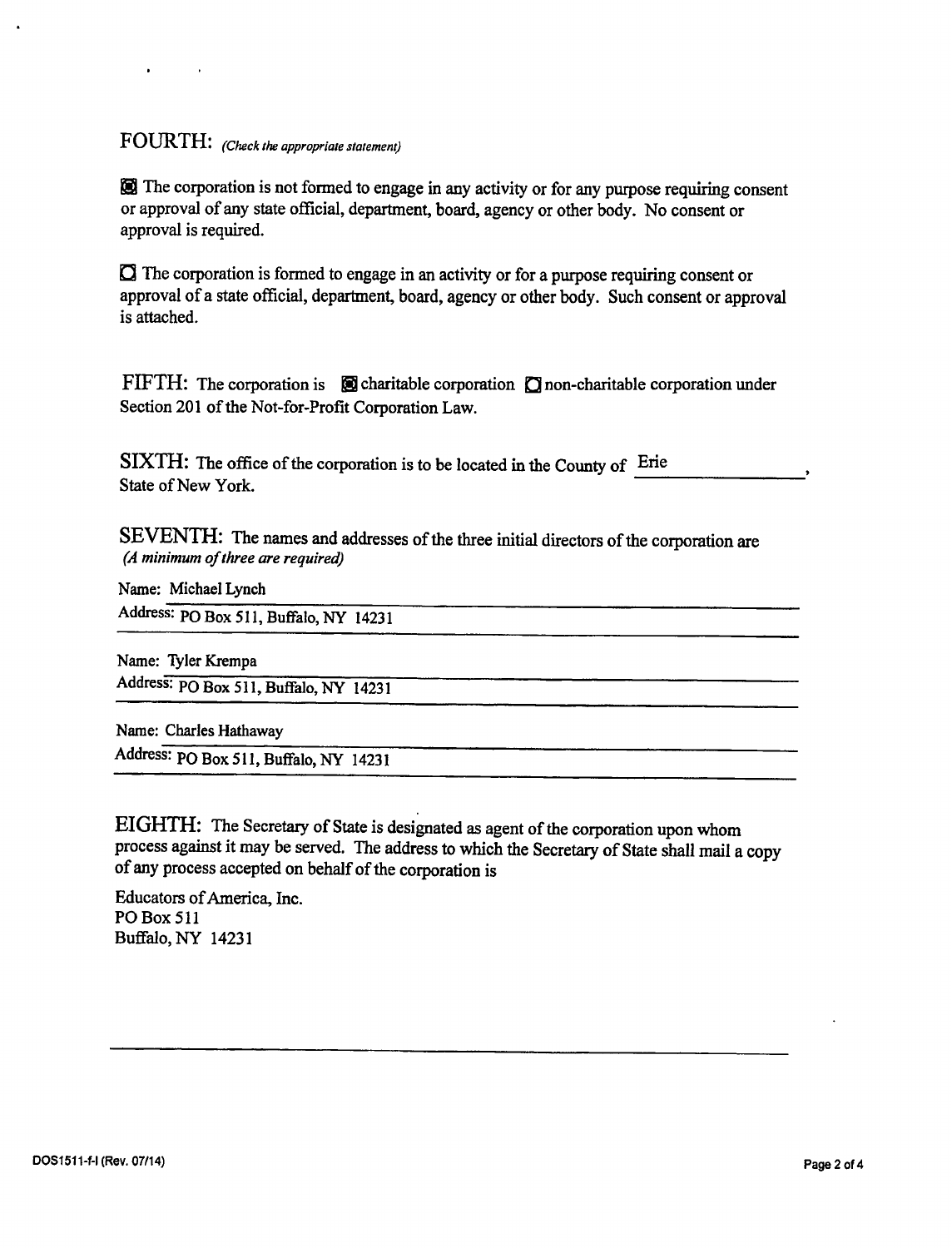NINTH: *(Optional - Corporations seeking lax exempt status may include language required by the Internal Revenue Service in this paragraph)*

The following language relates to the corporation's tax exempt status and is not a statement of purposes and powers. Consequently, this language does not expand or alter the corporation's purposes or powers set forth in paragraph THIRD.

EDUCATORS OF AMERICA. INC. is organized exclusively for charitable, religious, educational, and scientific purposes, including, for such purposes, the making of distributions to organizations that qualify as exempt organizations under section  $501(c)(3)$  of the Internal Revenue Code, or the corresponding section of any future federal tax code.

No part of the net earnings of EDUCATORS OF AMERICA, INC. shall inure to the benefit of, or be distributable to its members, trustees, officers, or other private persons, except that the corporation shall be authorized and empowered to pay reasonable compensation for services rendered and to make payments and distributions in furtherance of the purposes set forth in Article Third hereof. No substantial part of the activities of the corporation shall be the carrying on of propaganda, or otherwise attempting to influence legislation, and the corporation shall not participate in, or intervene in (including the publishing or distribution of statements) any political campaign on behalf of or in opposition to any candidate for public office. Notwithstanding any other provision of these articles, this corporation shall not, except to an insubstantial degree, engage in any activities or exercise any powers that are not in furtherance of the purposes of this corporation.

Upon the dissolution of EDUCATORS OF AMERICA, INC., assets shall be distributed for one or more exempt purposes within the meaning of section 501(c)(3) of the Internal Revenue Code, or the corresponding section of any future federal tax code, or shall be distributed to the federal government, or to a state or local government, for a public purpose. Any such assets not so disposed of shall be disposed of by a Court of Competent Jurisdiction of the county in which the principal office of the corporation is then located, exclusively for such purposes or to such organization or organizations, as said Court shall determine, which are organized and operated exclusively for such purposes.

|                     | (Type or Print)                                                                   |
|---------------------|-----------------------------------------------------------------------------------|
| Address: PO Box 511 |                                                                                   |
| Buffalo, NY 14231   |                                                                                   |
|                     |                                                                                   |
|                     | $Signature$ $\chi$ $\frac{1}{2}$ $\chi$ $\frac{1}{2}$ $\chi$ $\frac{1}{2}$ $\chi$ |